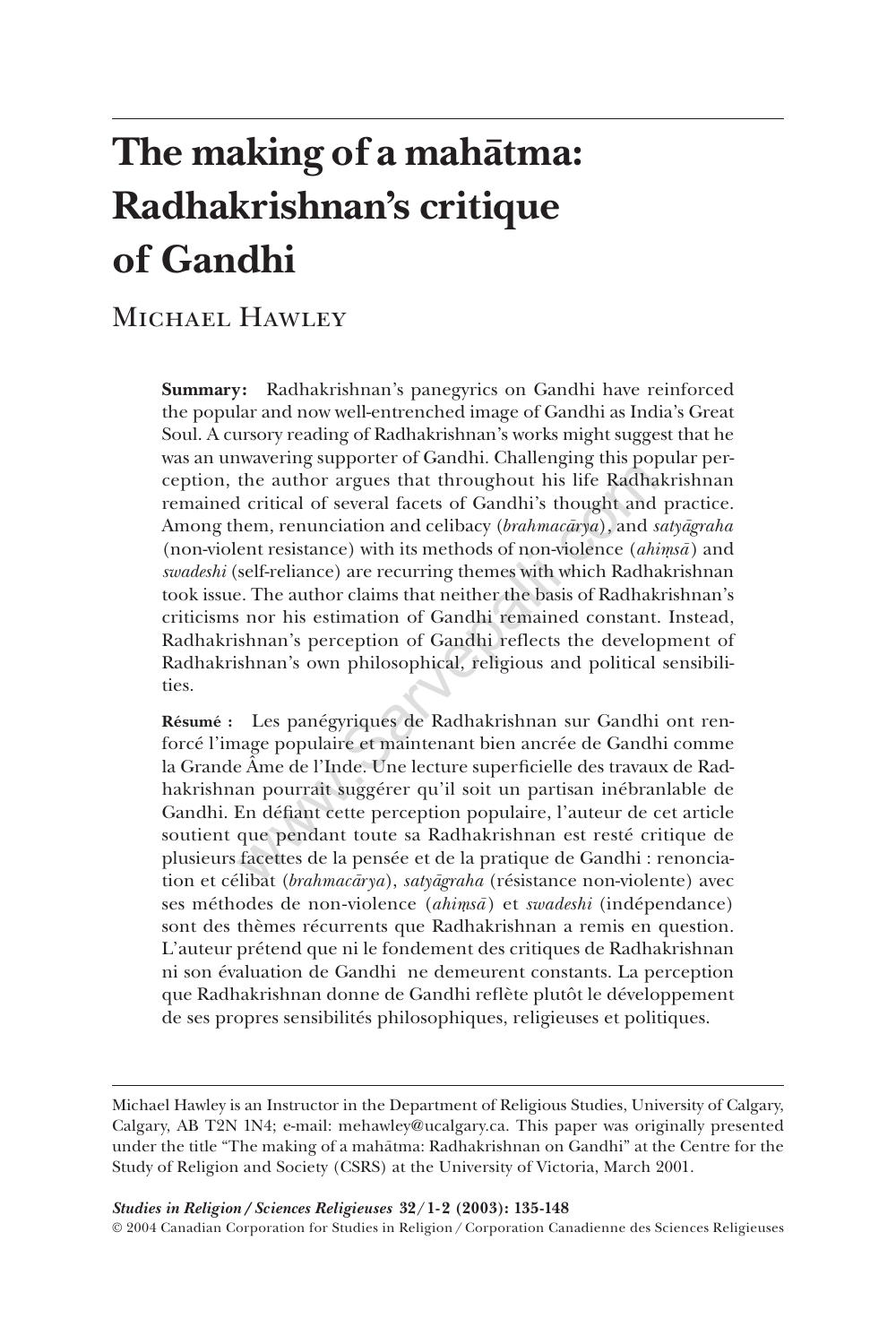…it was a habit with me to forget what I did not like, and to carry out in practice whatever I liked. (Gandhi 1993 [1927]: 10)

While Mohandas K. Gandhi (1869-1948) may well be among the most recognized and influential figures in recent history, Sarvepalli Radhakrishnan (1888-1975) is perhaps the most prominent Indian personality in academic circles of the 20th century. A cursory reading of Radhakrishnan's principal works might lead one to the conclusion that he was an unwavering supporter of Gandhi. Initially, such a conclusion would not be unwarranted: Radhakrishnan wrote several articles on Gandhi, he dedicated his translation of and commentary on the *Bhagavad Gītā* to Gandhi, he edited a volume in honour of Gandhi's 70th birthday as well as a second volume to commemorate Gandhi's birth centenary. That Radhakrishnan refers to Gandhi as "mahātma" and as a "spiritual saint" would appear to lend further support to this conclusion. Like so many others, Radhakrishnan's panegyrics on Gandhi have reinforced the popular and now well-entrenched image of Gandhi as India's Great Soul. Less well known, however, are Radhakrishnan's criticisms of Gandhi.

Throughout his life, Radhakrishnan remained critical of several facets of Gandhi's thought and practice. Among them, renunciation and celibacy (*brahmacārya*), and *satyāgraha* (non-violent resistance) with its methods of non-violence (*ahimsa*) and *swadeshi* (self-reliance) are recurring themes with which Radhakrishnan took issue. However, neither the basis of Radhakrishnan's criticisms nor his estimation of Gandhi remain constant. Instead, Radhakrishnan's perception of Gandhi reflects the development of Radhakrishnan's own sensibilities—philosophical, religious and political. Thus, as Radhakrishnan's thought matured and as his historical circumstances changed, his public assessment of Gandhi became increasingly positive. n. Like so many others, Radhakrishnan's panegyr<br>ed the popular and now well-entrenched image<br>Soul. Less well known, however, are Radhakr<br>lhi.<br>ut his life, Radhakrishnan remained critical of se<br>ught and practice. Among them

Radhakrishnan's assessment of Gandhi may be divided into three periods. During the first period, between 1915 and 1920, Radhakrishnan looked upon Gandhi not as a spiritual saint, but as a misguided thinker who was advocating an irrational and unethical program. The second period, between 1921 and 1925, marks a substantial and definitive transition in Radhakrishnan's assessment of Gandhi. This is for Radhakrishnan a period of divided allegiance between Gandhi and Rabindranath Tagore. Specifically, in the six months between October 1921 and April 1922 we find lurking beneath a cautious defense of Gandhi as a religious and moral exemplar several of Radhakrishnan's sharpest criticisms of the Gandhian program. Finally, from 1926 onward marks Radhakrishnan's mature assessment of Gandhi in which Radhakrishnan sees Gandhi as one whose life is deeply spiritual and religiously motivated. Here we find not a cautious defense, but open admiration of Gandhi. However, while Radhakrishnan praises Gandhi for his spiritual accomplishments and personal fortitude, many of Radhakrishnan's earlier criticisms remain, though often circumspect and at times made in the privacy of personal correspondence.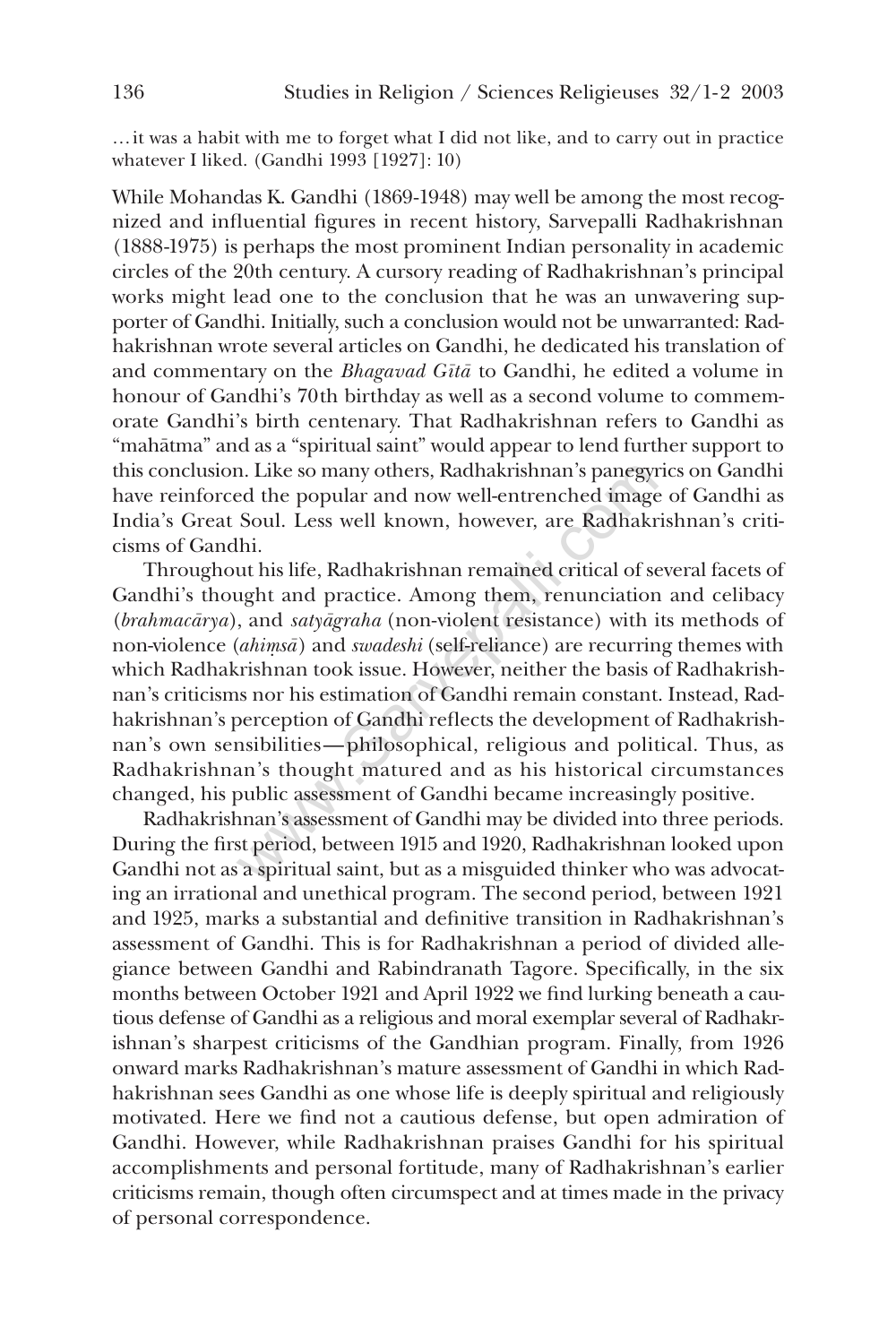Beyond Radhakrishnan's published works there is little in the way of detailed primary source material from which to draw a complete picture of Radhakrishnan's views on Gandhi. Aside from the plethora of strong scholarship on Gandhi and on Radhakrishnan, there remain two further sources. First, one may defer to Sarvepalli Gopal's summaries and analyses of Radhakrishnan's unpublished writings and private notes. Second, there is Gandhi's all too scant and often cryptic correspondence to Radhakrishnan.1 While the latter gives us access to Gandhi's responses to Radhakrishnan, Radhakrishnan's correspondence to Gandhi is missing, leaving ample room for speculation and conjecture. The challenge therefore lies in constructing an historically responsible account of Radhakrishnan's assessment of Gandhi with an understanding that such conclusions be taken as provisional and subject to revision in the event that further evidence becomes available.

# **Failing the test of reason: Radhakrishnan's early assessment of Gandhi (1915)**

There is precious little evidence from which to draw a complete picture of Radhakrishnan's early assessment of Gandhi, and what little there is comes to us second-hand through his son and historian, Sarvepalli Gopal. There are no references to Gandhi in Radhakrishnan's work prior to the two first meeting in Madras in 1915, and if any written correspondence between Radhakrishnan and Gandhi existed prior to this time, it is unavailable. However, the limited account of his first encounter with Gandhi suggests that Radhakrishnan found Gandhi to be philosophically misguided and morally irresponsible. In the course of their conversation: is to f reason: Radhakrishnan's early assessment<br>cous little evidence from which to draw a completed in the evidence from which to draw a completed in Searly assessment of Gandhi, and what little t<br>and through his son and

Gandhi directed [Radhakrishnan] not to drink milk, which was the essence of beef; Radhakrishnan retorted that it followed that all human beings were cannibals for mother's milk could be described the same way as the essence of human flesh. Gandhi said, "You are too logical".…The conversation then turned to medical relief. Gandhi observed that there was little need for doctors; for example, in the jungle thousands of births took place without medical assistance. Thousands, commented Radhakrishnan, also died in the jungle. "How do you know?" said Gandhi. "How do *you* know?" was the reply. The conversation ended. (Gopal 1989: 28; Pyarelal: 1962; Minor1989: 65)

At this time, reason and logic were for Radhakrishnan the yardsticks by which the merit of any view could and ought to be measured. Clearly, Gandhi did not meet Radhakrishnan's rational standard and Radhakrishnan was quick to point out the logical absurdities in Gandhi's positions. Moreover, here and throughout his life Radhakrishnan held a utilitarian view of ethics. The possibility of withholding otherwise available medical assistance and thus alleviating suffering was to Radhakrishnan not only irrational but morally reprehensible.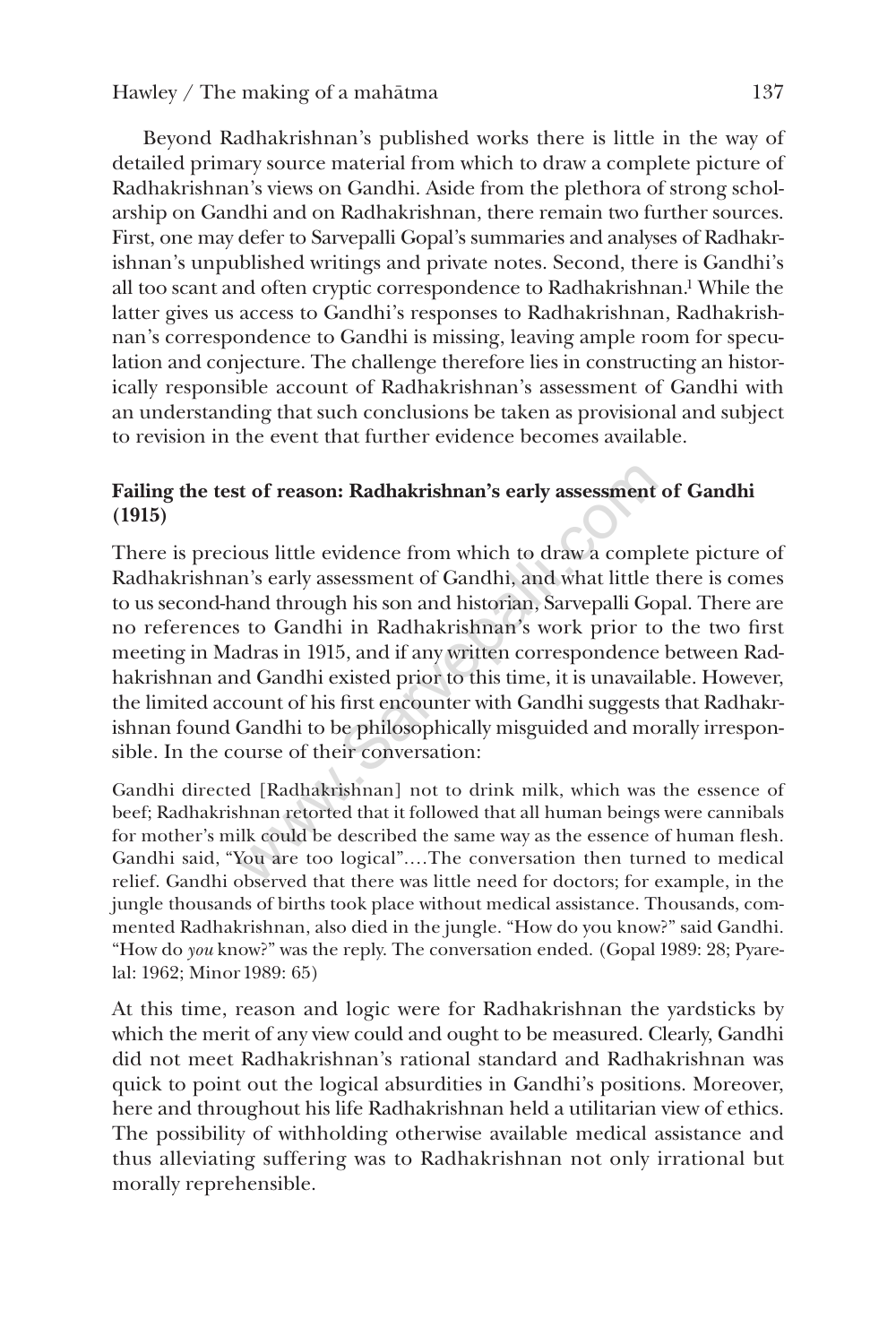This first encounter with Gandhi was not only a failure to reach a meeting of the minds, but an unequal partnership. The 46-year old Gandhi was coming into his own and he had had the opportunity to reflect upon his experiences in England and in South Africa and had begun to give those lessons practical expression. At 27, Radhakrishnan had received his Master's degree from Madras Christian College only six years earlier and for only four of these years had he been teaching philosophy at Presidency College. It would appear as though Radhakrishnan's limited experience in the world at this time was offset by the assurance provided to him by his early academic and professional success and by his confidence in his own abilities.

#### **Divided allegiance and cautious defense: 1921-25**

The year 1921 marks a turning point in Radhakrishnan's assessment of Gandhi and his program. Several factors contributed to this shift in Radhakrishnan's thinking. The events in Amritsar two years earlier not only intensified Radhakrishnan's disillusionment with the West, and with the British Raj specifically, but reinforced his already blossoming nationalist sensibilities and his commitment to the goal of advaitic unity. Further, that Radhakrishnan occupied the George V Chair in Philosophy and was living in Calcutta at a time of unfolding communalism must have pressed home the urgency for momentum toward Indian solidarity.

Bengal was also the home of Radhakrishnan's most influential Indian mentor, Rabindranath Tagore. In 1921, Radhakrishnan's admiration of Tagore was at its height.<sup>2</sup> Radhakrishnan had come to appreciate Tagore's emphasis on aesthetics and the notions of religious intuition and the creative potency of religious life began to find their place in Radhakrishnan's philosophy. Radhakrishnan's philosophical sensibilities had grown beyond the methodological supremacy he had given to reason and logic. It was in this political, professional and religious context that Radhakrishnan expressed a cautious acceptance of Gandhi's personal achievements. is program. Several factors contributed to this shing. The events in Amritsar two years earlier no shnan's disillusionment with the West, and wi, but reinforced his already blossoming national itment to the goal of advaiti

In "Gandhi and Tagore," an article published in October 1921 under the pseudonym "C. S. R.," Radhakrishnan sought to reconcile Gandhian practice and Tagore's religious ideals (Radhakrishnan 1921). Rather than "pointing in different directions" and "putting us to confusion" (14) by their "two seemingly opposing ideals" (16), Radhakrishnan suggests Gandhi and Tagore are united in their desire to improve and develop the soul. Radhakrishnan saw in Gandhi the ethical potential latent in Tagore's philosophy.

While Radhakrishnan set out to reconcile these "two seemingly opposites," it is clear that Radhakrishnan's own philosophical sensibilities were much more closely allied with what Radhakrishnan saw as Tagore's poetic insight and aesthetic religion. For Radhakrishnan, Tagore's creative vision is the spiritual completion of Gandhi's ethic, and Gandhi the moral potential of Tagore's religious artistry. According to Radhakrishnan, Gandhi claims sal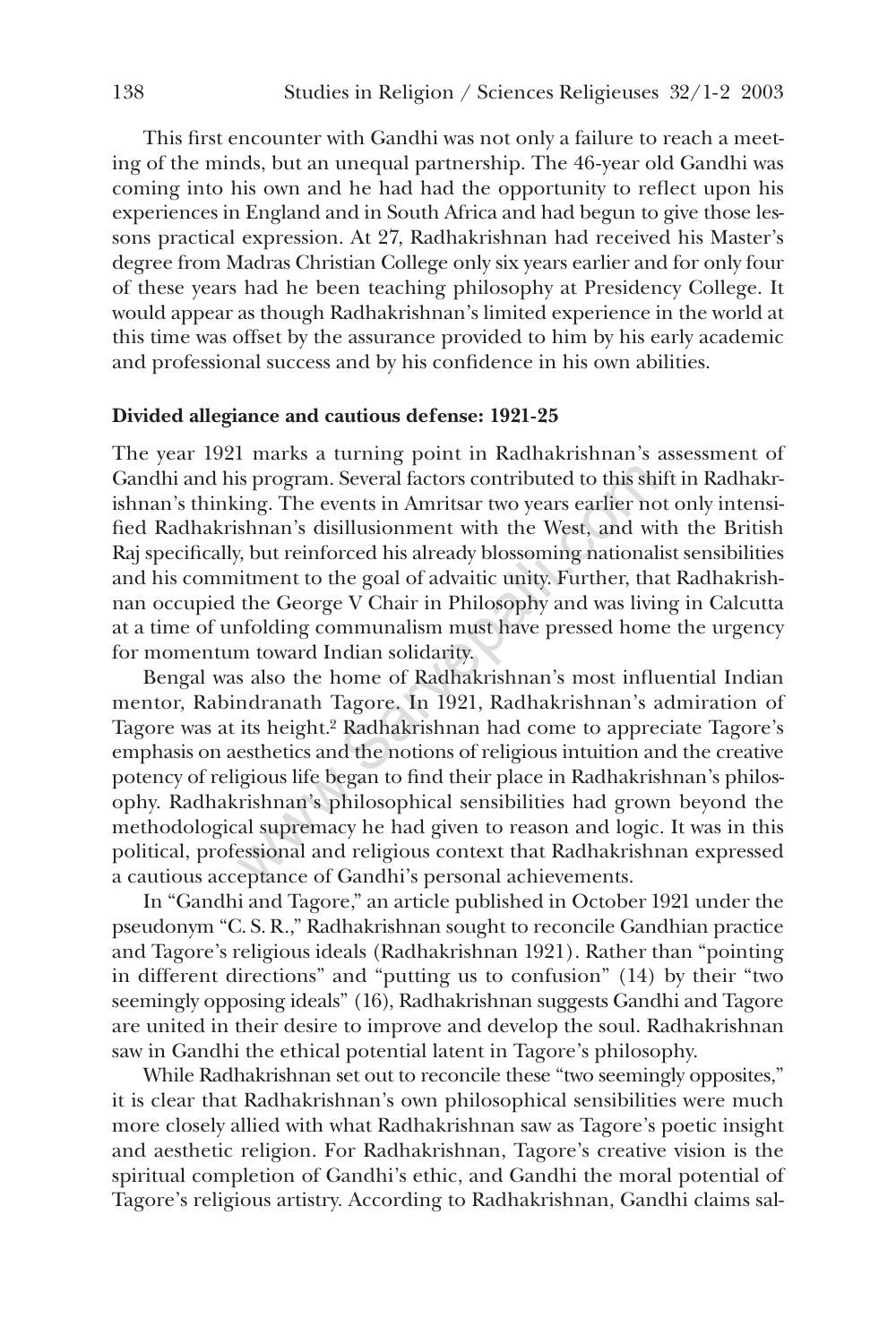vation comes only through suffering and that freedom consists in a detachment from the passions; Tagore, on the other hand, claims the end of suffering is perfection and true independence is dependence on the Eternal (17). There is a recognition here by Radhakrishnan that Gandhi is praiseworthy for his *personal* accomplishments in the ethical sphere. Gandhi possesses personal fortitude and self-restraint as well as a commitment to selfless service, undertakings which could lend themselves to Radhakrishnan's goal of advaitic unity.

While Radhakrishnan could see the value in Gandhi's *personal* self-discipline and the end to which such inner resolve could lead, Radhakrishnan remained skeptical of Gandhi's methods for achieving Indian solidarity and national unity. In Radhakrishnan's eyes, what worked for Gandhi was not necessarily transferable to Indians as a whole; Gandhi offered *a* method, but his was *one* of many possible alternatives. And it is here in "Gandhi and Tagore" that Radhakrishnan calls into question what he saw as the efficacy of the Gandhian program as a viable strategy for Indian solidarity.

Radhakrishnan saw Gandhi as advocating a life of unnecessary self-deprivation and joyless restraints. In a sense, Gandhi had gone too far. For Radhakrishnan, Gandhi lacked the joy and freedom of spirit exemplified by Tagore, preferring instead "a grim, austere attitude that life is suffering, it is a course of discipline, or a round of restraints" (15). Gandhi, says Radhakrishnan, "preaches the doom of the natural world, its pomps and vanities and proclaims and practises the blessedness of poverty and chastity. It is hard to think of Gandhi in silk robes and velvet shoes singing away the joy of life as it is to imagine Rabindranath in rags with ashes on his face and an alms-bowl in his hand preaching the glories of poverty" (15-16). If yossible alternatives. And it is here in Gandi.<br>
Shnan calls into question what he saw as the expram as a viable strategy for Indian solidarity.<br>
hnan saw Gandhi as advocating a life of unnece<br>
Sandhi lacked the joy and

Throughout his life, Radhakrishnan resisted the classical *samnyasin* (ascetic) ideal, an end to which he saw Gandhi gravitating. Radhakrishnan rejected this ideal along with its world-denying implications. Gandhi's ascetic tendencies had the potential to work against the value Radhakrishnan placed on the ethical implications of Hinduism as he understood them. For Radhakrishnan, Hinduism clearly conceived and supported a utilitarian ethic in which the individual remained a full participant in society with an end to promoting social and religious unity, a unity Radhakrishnan understood in terms of the emergence of *brahman in* the world.

On a separate though related issue, Radhakrishnan took it upon himself to characterize and criticize Gandhi's demonization of modern technology and its prescribed abandonment. In Radhakrishnan's view:

[Gandhi] is the sworn enemy of all that goes under the comprehensive term of western civilization and seems to aim at a state of things when we would be free from trams and taxis, posts and telegraphs, doctors and lawyers. With him it is a delusive optimism to believe that machinery will save India. The effort of civilization, the labour of science, the progress of art have not added to man's happiness but have taken away something substantial from it. Gandhi pleads for the freedom of the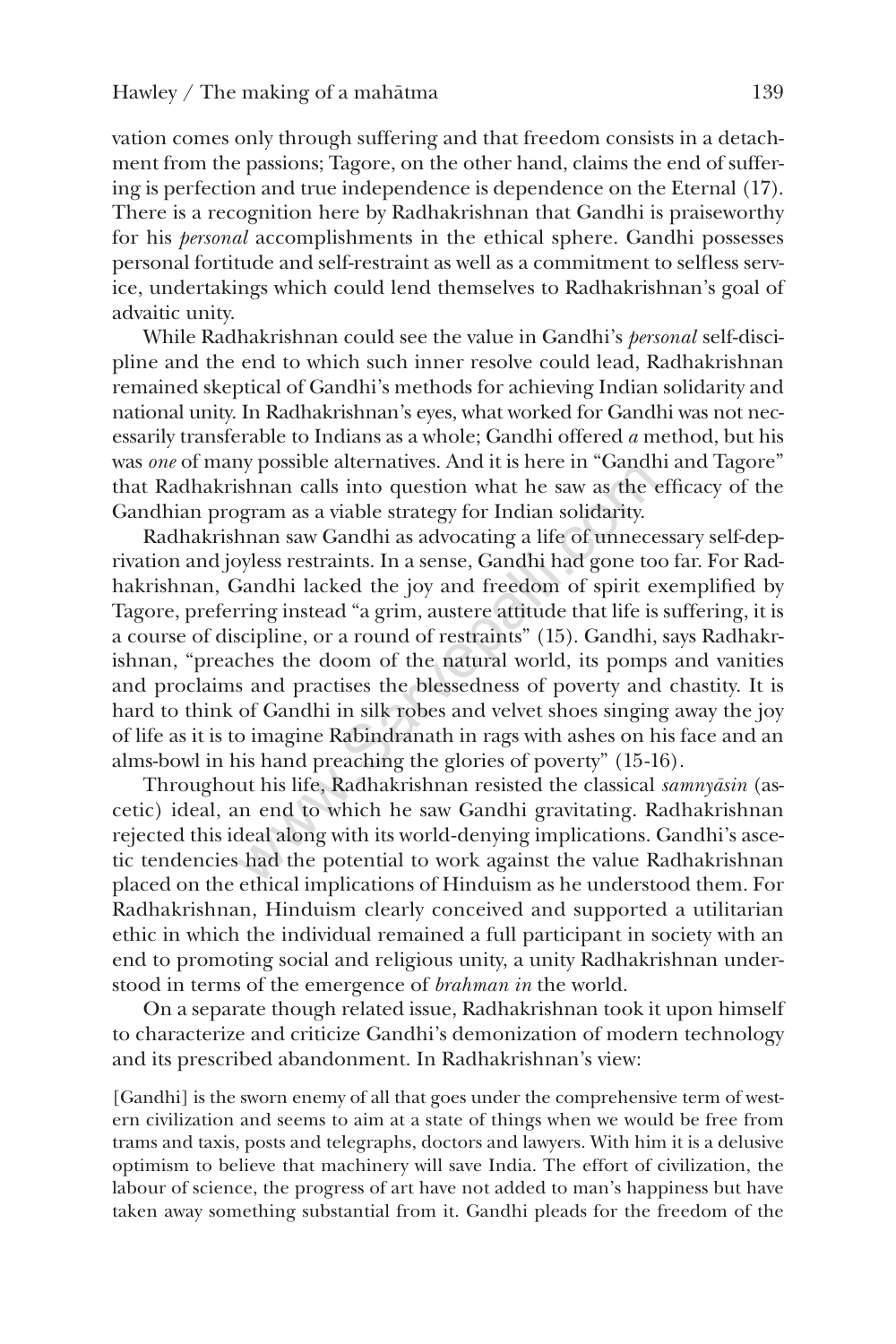human spirit which is now at bay, as it were, before the horrible monster of a mechanical civilization. (14)

Remaining true to his philosophical training, Radhakrishnan objected to Gandhi's material minimalism on logical grounds: "It is a false theory to assume that we are spiritual in proportion to the fewness of the material instruments we employ" (14-15). Not only was Gandhi's ascetic impulse with its repudiation of modernism an affront to Radhakrishnan's ethical vision, but he was convinced that Gandhi's position was untenable based as it was on a fallacious assumption.

Likewise, Radhakrishnan was deeply disturbed by Gandhi's call for students to leave schools and colleges (Gopal 1989: 67). Such a "drastic step" was for Radhakrishnan misguided and myopic. For Radhakrishnan, Gandhi failed to recognize that "student life had its own sacred privileges which ought not be bartered away" (Radhakrishnan 1921: 24). Indeed, Radhakrishnan agreed with Gandhi on the need for educational reform, but objected to his "clean-slate" approach, siding instead with Tagore that "reform from within is more desirable and practical than outright destruction" (24) of the existing system.

Radhakrishnan took issue with Gandhi's support and encouragement of the *swadeshi* movement. "It seemed to Radhakrishnan a mental derangement on the part of Indians to believe that Gandhi was an authority in economics and education and social reform and everything else merely because he happened to be a spiritual saint" (Gopal 1989: 67-68). It is not that Radhakrishnan was inherently opposed to the burning of foreign cloth; instead, the merits of such a course of action ought to be decided on economic grounds rather than on the misguided assumption that Gandhi was an authority on all matters, religious or otherwise. partered away" (Radhakrishnan 1921: 24). Indeed<br>th Gandhi on the need for educational reform<br>late" approach, siding instead with Tagore that<br>e desirable and practical than outright destrue<br>stem.<br>hnan took issue with Gandhi

It is time to free ourselves from this mental derangement and the consequent confusion of the issues. Let us not mix up things secular and sacred but decide economic questions on economic grounds and make a huge bonfire of foreign cloth, if that be the most economical use we can make of it. (Radhakrishnan 1921: 24)

In "Gandhi and Tagore," Radhakrishnan's sharpest criticisms are directed to Gandhi's method of *satyãgraha* and its inviolable premise of non-violence (*ahimsa*). After questioning what he saw as Gandhi's dogmatic stand against an unrepentant British government, Radhakrishnan suggests that Gandhi's program in fact leaves room for the possibility of "active resistance" on the part of Indians.

It cannot however be admitted that Gandhi is right in thinking that the Indian Government has really no regrets about the events of 1919 and persists in ruling India by the sword. This, after all, is not to the point in an abstract discussion of the fundamentals. If passive resistance does not bring about a change, active resistance may be resorted to. We cannot say, that on the principles of Gandhi, active resistance of the aggressor is disallowed. (20)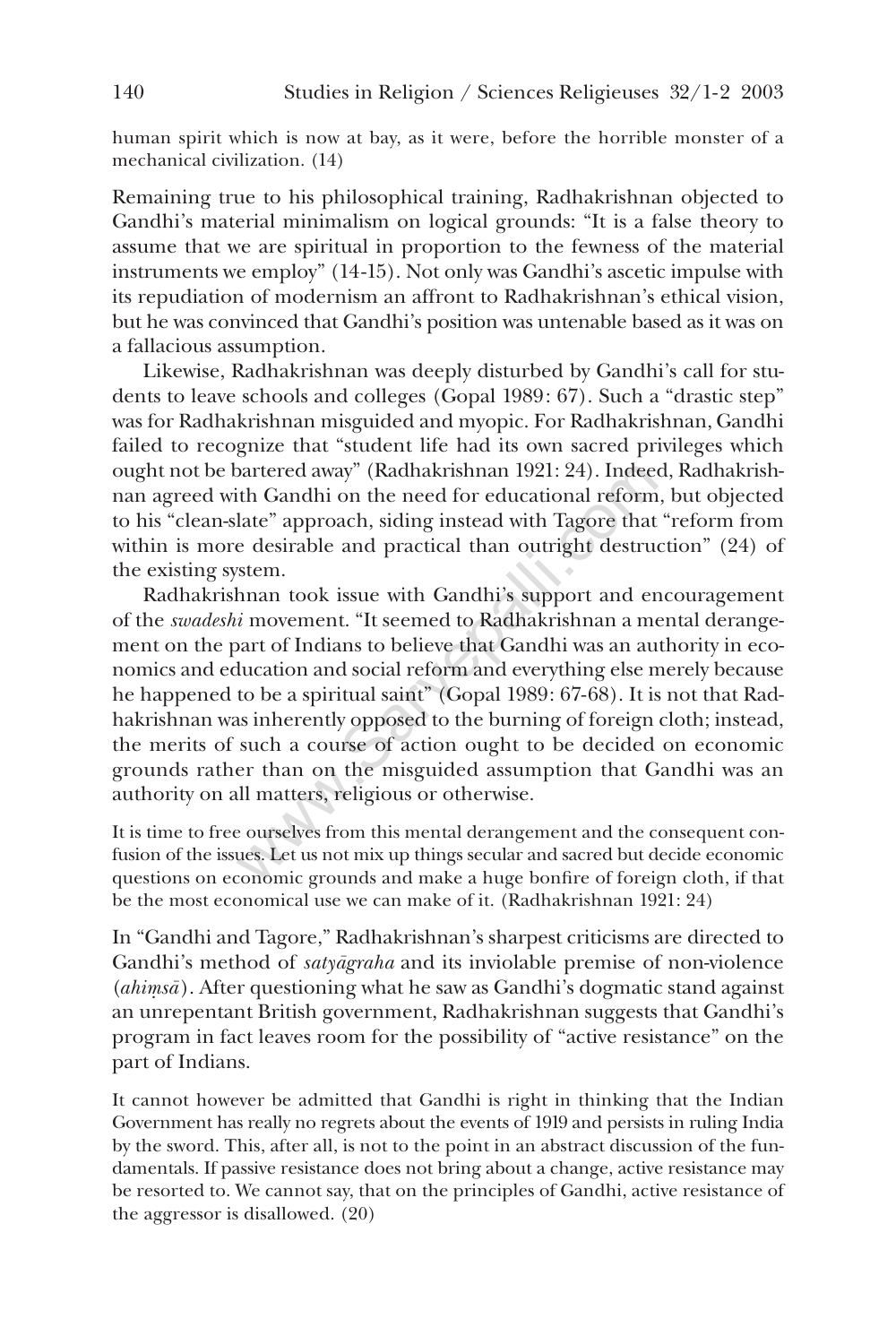While Gandhi would take issue with Radhakrishnan's characterization of satyāgraha as "passive" resistance, Radhakrishnan questions the Gandhian appeal to non-violent resistance as the only viable and morally acceptable alternative. If active resistance is undertaken, argues Radhakrishnan, it should not be done in a spirit of revenge or for punitive measures: "The right attitude to develop is a spirit of brotherhood and if resistance is to be offered, it should be in a spirit of humanity" (20). While Gandhi does allow for the use of physical force in certain circumstances,<sup>3</sup> he would reject Radhakrishnan's proposal that active physical resistance on the part of Indians is morally justifiable. Conversely, Radhakrishnan's statement illustrates his discontent with what he undoubtedly saw as Gandhi's uncompromising and dogmatic stand on non-violence. This is not to suggest that Radhakrishnan agitated for violent resistance to British rule, but only that Radhakrishnan seems to be able to accept active, physical resistance on the part of Indians so long as such action was undertaken in promotion of the general good of humanity.4

Not only does Radhakrishnan call into question the strategic wisdom of *ahimsā* in the Gandhian program, but he is skeptical of the ability of Gandhi's satyāgrahis (non-violent resisters) to act with the same self-restraint exhibited by their leader:

Unfortunately, Gandhi makes mistakes with regard to his following. He can fight injustice with absolute calm and a clean conscience but ordinary humanity cannot fight unless the blood boils. For moral heroes, it may be possible to fight without hatred, without betraying any anger or impatience of spirit but ordinary men will have to pass through long periods of moral evolution before they can reach those heights. Gandhi's estimate of human nature should have been considerably upset by the Nankanasahib tragedy and the recent happenings in Malabar. (Radhakrishnan 1921: 22) active, physical resistance on the part of multials s<br>dertaken in promotion of the general good of l<br>loes Radhakrishnan call into question the strate<br>Gandhian program, but he is skeptical of the abili<br>pn-violent resisters)

Radhakrishnan goes on to suggest that "[t]he vital defect is that [Gandhi's] political program is much too advanced for the large masses of those who call themselves his followers. It is likely that [Gandhi] may reconsider the situation in light of recent events" (22). Even after Gandhi called off his *satyagraha* campaign early the following year, Radhakrishnan repeated and amplified these criticisms:

It is, however, a melancholy fact that those who call themselves his followers are not devoid of hatred. They assent to the formula of non-violence but do not understand its truth….Many of those who fly under the banner of non-co-operation with something of the fervour of Gandhi though without his faith have stirred up the passions of the ignorant sections of the population and misled youthful enthusiasts. Nothing has hurt Gandhi so much as the acts of violence committed by some so-called non-co-operators. (Radhakrishnan 1922: 567-68)

# And:

In an indirect way he is responsible for dragging into the movement people who do not share his faith or his hopes. The responsibility of a leader is great when large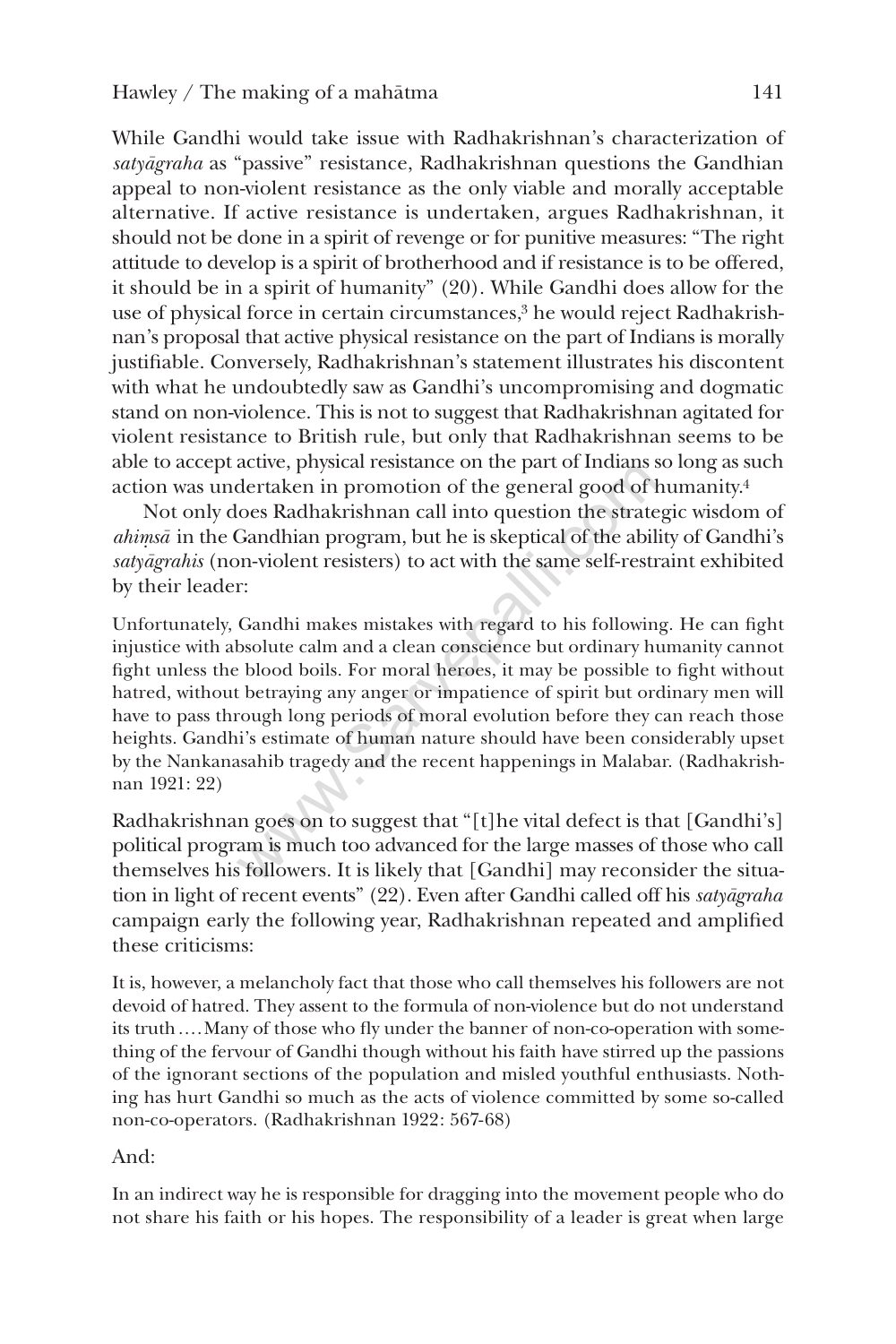masses of population have a superstitious reverence for him and venture out with him on the same voyage trusting to him as to a pilot. In his optimism, Gandhi forgets that the mills of God grind rather slowly. Society cannot be made to march in time with a saint. (568)

It is important to note that Radhakrishnan is not denying the goodness of human nature. Rather, his comment points to what he sees as Gandhi's overly optimistic expectation that Indians are able to restrain their lower, brute nature in order to meet the standards of self-discipline and passionate restraint Gandhi held for himself. For Radhakrishnan, Gandhi had become comfortable in his own spiritual accomplishments, but neglected to appreciate the inherent difficulty his example presented for his followers. Radhakrishnan believed that Gandhi ought to rethink his commitment to *satyãgraha* and to modify his expectations according to the dispositions and capacities of those he was attempting to lead.

Undoubtedly, Radhakrishnan's estimation of Gandhi heightened in March of 1922 in response to Gandhi calling off his *satyagraha* campaign after the violence in Chaura Chauri. At the same time, however, Radhakrishnan took it upon himself to reiterate many of his earlier criticisms of Gandhi's program, an opportunity made all the more inviting by the "publication of an article by the synod of bishops of the Church of England in India denouncing Gandhi's non-violence as unchristian and contrary to the teachings of Jesus…" (Gopal 1989: 68). In a series of articles published anonymously in the *Indian Social Reformer* under the title "Anglican Bishops and Indian politics," Radhakrishnan took it upon himself to respond to and discredit the arguments of the Bishops. On the surface, these articles may appear to be Radhakrishnan's vindication of Gandhian *satyāgraha* and *ahimsā*. However, this was not so much a defense of Gandhian non-violence as it was an attempt to refute the Bishops' suggestion that Gandhi's non-violence was inconsistent with the ethics of Jesus. Radhakrishnan's argument was more polemical than political, and Radhakrishnan was careful to make the distinction: "…what staggers [me] most is that the Bishops…should believe that the non-violent method of [Gandhi] is not the same as that of Jesus. [My] only interest in the present [*satyāgraha*] movement is the non-violent aspect of it" (Radhakrishnan 1922: 548). In this vein, Radhakrishnan voiced his support of several of the Bishops' criticisms. is attempting to lead.<br>
dly, Radhakrishnan's estimation of Gandhi h<br>
in response to Gandhi calling off his *satyagraha* c<br>
n Chaura Chauri. At the same time, however, R<br>
imself to reiterate many of his earlier criticisms o

The present writer…has no quarrel with [the Bishops] if they look upon Gandhi as a knight of the impossible, "a beautiful but ineffectual angel beating his luminous wings in the void in vain"….The writer can understand the Bishops if they say that one who is "too proud to fight" cannot lead the country in its struggle for freedom. He cannot consider them unsympathetic if they dismiss Gandhi as a tyro in politics who is as ready to make mistakes as to own them or look upon him as a dangerous force who plays with fire in trying hurriedly to force up society to a higher plane, thus exposing it to the avenging power of facts. He cannot deem them unjust if they consider Gandhi to be a faddist trying to imitate the prophet of old [i.e. Jesus] and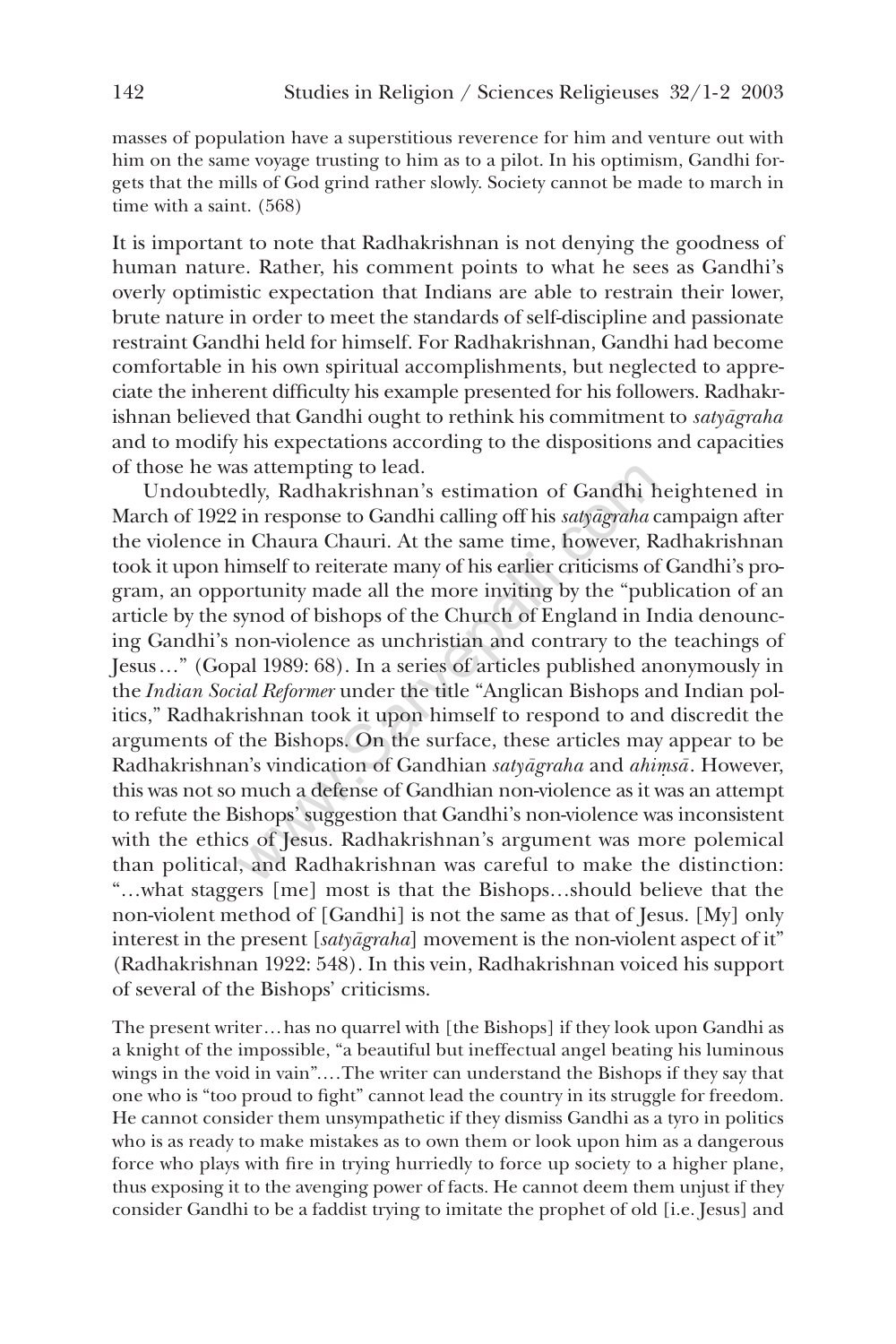bid the sun of progress stop in its course and go back. He can appreciate their cleverness if they declare, what Nietzsche said of the Jews of Jesus' day, that the cowardly and effeminate Indians unable to show open fight to the virile and robust Britishers have received the code of love as a simple act of self-preservation. He will agree with them if they dispute the wisdom of certain aspects of his movement such as the discourtesies to the Prince, crusade against Colleges, bonfires of foreign cloth and campaign of civil disobedience. (548)

Beneath the surface of Radhakrishnan's polemic was a strong undercurrent of criticism. Radhakrishnan saw *satyāgraha* as an ineffective and self-serving program and its leader as a political novice dangerously experimenting with the unbridled passions of the Indian population. For Radhakrishnan, Gandhi's success in his own spiritual accomplishments was a template far too advanced for the vast majority of Indians, many of whom Radhakrishnan feared looked to Gandhi as a saint for all seasons.

Radhakrishnan's anonymity in these articles allowed him to express his own political frustrations as well as his doubts about what he saw as the Gandhian program. Radhakrishnan was able to protect his professional investment as George V Chair in Philosophy and to remain the "objective" observer and reflective philosopher of whom many of his colleagues— Indian and British—had started to take notice. Radhakrishnan sympathized with Gandhi's goal of Indian solidarity and national unity, but had grave reservations about the wisdom and logic of Gandhi's strategies. Radhakrishnan was resistant to what he saw as Gandhi's "clean-slate" approach, favouring instead a policy of correction and adjustments within the existing system. Moreover, Radhakrishnan questioned the intentions of those who called themselves Gandhi's followers and was "unenthusiastic about a political campaign that assumed all its followers to be heroes" (Gopal 1989: 67). to Gandin as a saint for an scasons.<br>
hnan's anonymity in these articles allowed him<br>
frustrations as well as his doubts about what<br>
ogram. Radhakrishnan was able to protect his<br>
George V Chair in Philosophy and to remain

# **Allegiance and tempered criticism: 1926-48**

The year 1926 marks the beginning of the broadening of Radhakrishnan's academic career and professional mandate. Beginning with an invitation to give the 1926 Upton Lectures at Oxford University, Radhakrishnan embarked on a lengthy series of academic and administrative appointments in both India and abroad.5 In 1929 at the age of 41, Radhakrishnan had come into his own philosophically with his delivery of the Hibbert Lectures, later published in 1932 under the title *An Idealist View of Life*.

While Radhakrishnan's notoriety and reputation had extended beyond India, he was, in the two decades leading up to independence, confronted with growing unrest and division both in India as well as on the world stage. This time of increased crisis signaled all the more to Radhakrishnan an urgent need for unity and fellowship. For Radhakrishnan, Indian unity was the first step toward his goal of world solidarity and fellowship, an ideal that would culminate in the full unfolding of *brahman* in the world. Moreover,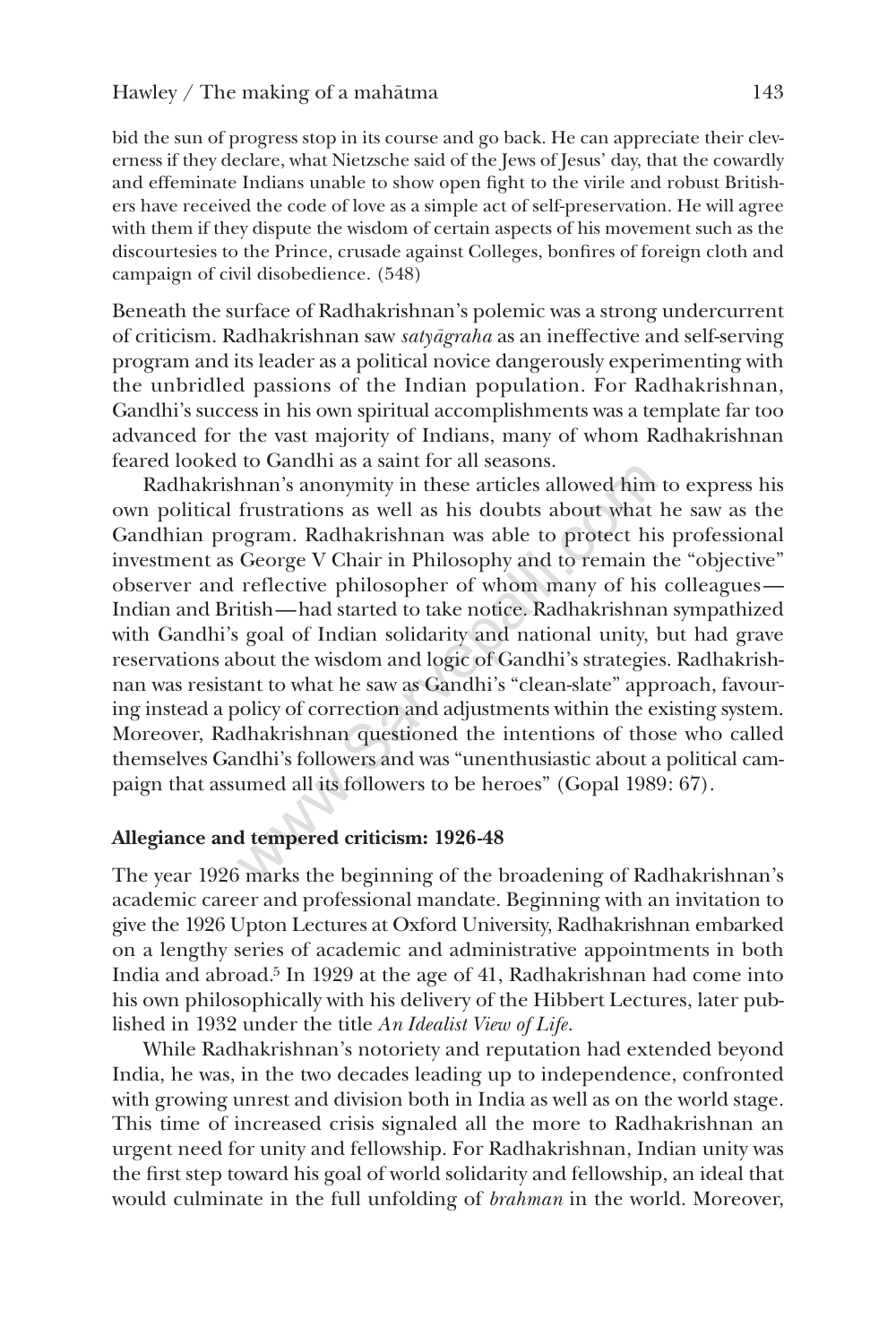Radhakrishnan was optimistic that reason, justice, common sense and a desire for world peace all pointed to India's freedom (Gopal 1989: 114; Radhakrishnan 1936: 147-50).

For Radhakrishnan, the primary means for achieving Indian unity was through education. The purpose of education, Radhakrishnan, argued was to instill in the individual a high standard of ethics. Only ethical individuals could remedy the communal rivalries which stood in the way of a united India. For Radhakrishnan, communalism was akin to dogmatism; it inhibited freedom of thought and expression and stymied creative potential. So long as communalism remained, India would become paralyzed and would be unable to progress.6 Universities and the ethically responsible individuals they produced were, for Radhakrishnan, the vehicles best suited for curbing communal animosity and promoting spiritual values. At the same time, Radhakrishnan recognized the urgent need for unity in the context of growing discontent, and he found that unifying potential in Gandhi.

Radhakrishnan had come to recognize that Gandhi's ethical example of personal fortitude and self-restraint offered a motivating and unifying force to Indians. For Radhakrishnan, not only was Gandhi a spiritual saint, but he was well-positioned to curb Indian discontent, to consolidate nationalist sentiment, and to push forward the Indian call for *swaraj* (self-rule). That Gandhi was able to rally and to motivate Indians superceded Radhakrishnan's earlier hesitation about the details of Gandhi's program. Though not without his reservations, Radhakrishnan saw that the momentum Gandhi brought to the nationalist movement was better than the alternative of standing still and allowing communal rivalries to go unchecked. Gandhi's program was the direction in which India *was* moving, and Radhakrishnan found this method to be sufficient to the extent that it contributed to Indian solidarity, to progress, and ultimately to his goal of a universal spiritual unity. cognized the tigent heed for thinly in the control of the found that unifying potential in Gandhi.<br>
hnan had come to recognize that Gandhi's ethic<br>
tude and self-restraint offered a motivating and<br>
r Radhakrishnan, not on

In a striking if rather general recommendation, Radhakrishnan tempers his earlier criticisms of Gandhi to say:

There is nothing wrong in absorbing the culture of other peoples; only we must enhance, raise and purify the element we take over, fuse them with the best of our own. The right procedure regarding the fusing together of the different elements tossed from outside into the national crucible, is indicated roughly in the writings of Gandhi and Tagore, Aurobindo Ghose and Bhagvan Das. In them we see the faint promise of a great future, some signs of triumph over scholasticism, as well as a response to a great culture. (Radhakrishnan 1989: 780)

With the confidence Radhakrishnan places in Gandhi as possible national and cultural consolidator, it appears as though Radhakrishnan had come to appreciate the fragmentary potential of his earlier criticisms.

While accommodation and high praise of Gandhi became the norm for Radhakrishnan, he continued to voice many of his earlier criticisms. The difference now was that rather than public, albeit anonymous, assaults on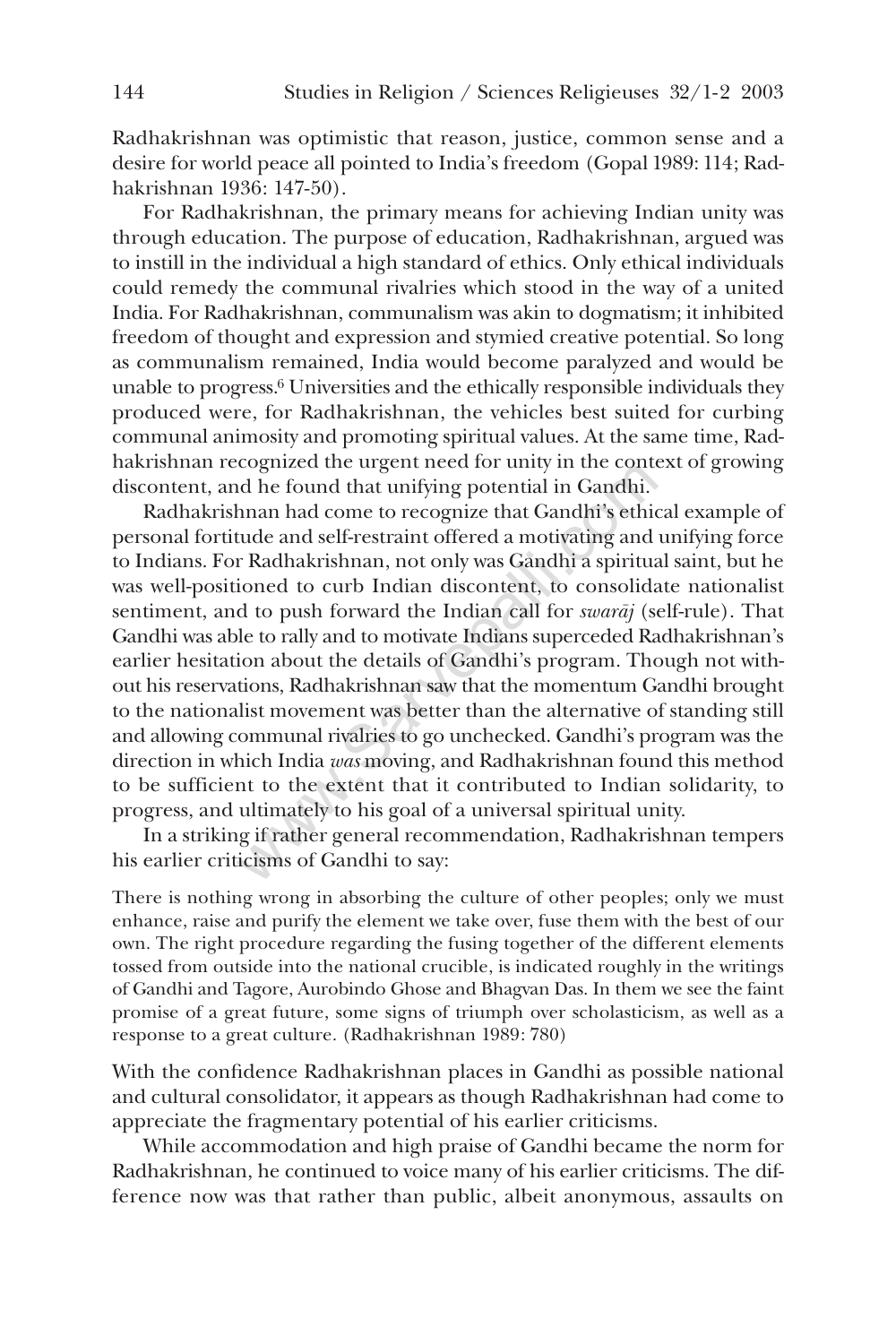Gandhi's methods, Radhakrishnan tempered his public criticisms and was careful to express his concerns directly to Gandhi. As late as 1944 Radhakrishnan reiterated and expanded upon his 1921 critique of Gandhian renunciation:

There is, however, some exaggeration when the ascetic code in all its fullness is prescribed, not merely for the *samnyasins* but for the whole of humanity. Sexual restraint, for example, is essential for all, but celibacy is only for the few. The sexual act is not a mere pleasure of the body, a purely carnal act, but is a means by which love is expressed and life perpetuated. It becomes evil, if it harms others or if it interferes with a person's spiritual development, but neither of these conditions is inherent in the act itself. (Radhakrishnan 1944: 18-19)

In 1939 Radhakrishnan openly affirmed that Gandhi "was essentially a religious person who had become a political worker because his religious outlook meant a commitment to the whole of humanity" (Gopal 158). Moreover, Radhakrishnan was optimistic enough to suggest that Gandhi's non-violence "was the only possible means for such a religious person, and *satyãgraha* the only practical way of applying non-violence" (158). At the same time, Radhakrishnan's own inclination was that for the majority of Indians "such an approach availed no more than the whistling of the wind" (158).

In December of 1940, Radhakrishnan made it clear to Gandhi that he hated the whole idea of *satyãgraha* by the representatives of the people.<sup>7</sup> Radhakrishnan was skeptical about the ability of Indians to resist the temptation of lapsing into unreflective reverence for *satyãgraha* leaders, whether it be Gandhi or elected representatives (Radhakrishnan 1922: 548).<sup>8</sup> Radhakrishnan's fear was that unreflective admiration for the leaders of civil disobedience courted dogmatism and communal division. Instead, Radhakrishnan believed that it was the responsibility of political leaders to develop the potential of those they represented. From Radhakrishnan's perspective, political leaders, as members of the Indian *intelligentsia*, could be seen as enablers whose job it was to hold themselves above partisan and communal differences in order to facilitate the betterment of the individual and unity within society. Radhakrishnan advocated more positive action by the state than did Gandhi. Radhakrishnan's was a "top-down" approach to government. He favoured state control of "private interests and [the] regulation of social forces for the development of the individual," and even as early as 1933 Radhakrishnan was closer in his political sensibilities to Jawaharlal Nehru than he was to Gandhi (Gopal 1989: 140-46). Radhakrishnan believed that economics, education and social issues could be best administered and controlled by clear-sighted and forward-looking representatives of the people. Those in political office ought to remain above an ever-shifting popular sentiment. In Radhakrishnan's eyes, *satyāgraha* by representatives of the people not only was an abdication of social and political responsibility but carried with it the potential for further discontent and unrest among Indians. commitment to the whole of humanity" (Gopal 1:<br>n was optimistic enough to suggest that Gandhi';<br>possible means for such a religious person, a<br>ical way of applying non-violence" (158). At the sa<br>own inclination was that for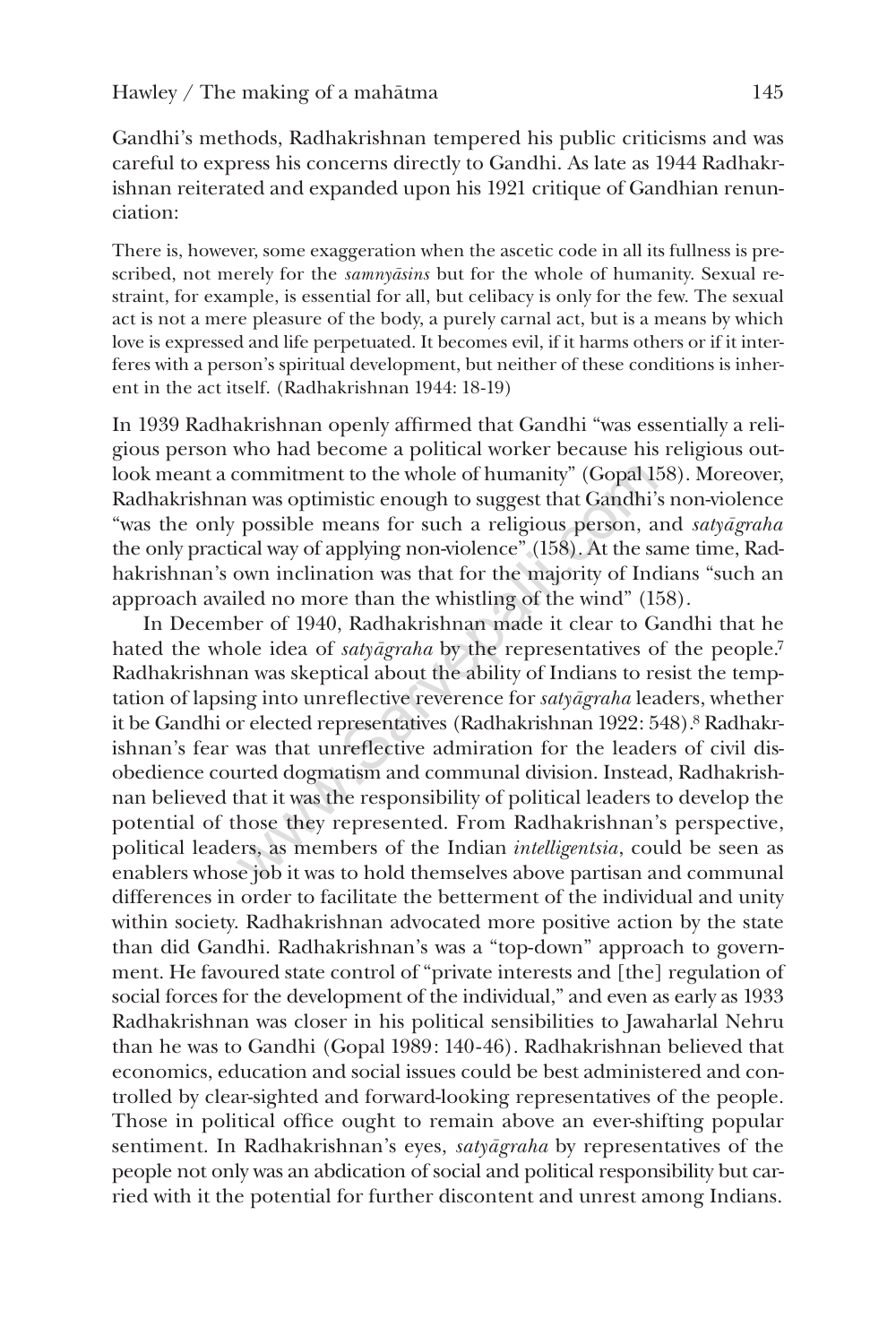#### **Concluding reflections on means and ends**

Radhakrishnan remained critical of Gandhi throughout his life. The basis and avenues of his criticisms, however, changed, allowing him to challenge the wisdom of Gandhi's program while at the same time exalt Gandhi as a spiritual saint. Undoubtedly, Radhakrishnan praised Gandhi for his own spiritual accomplishments; but Gandhi's ideals of renunciation and celibacy, and his methods of civil disobedience as modes of expression on the part of Indians remained perennial sources of discontent for Radhakrishnan. Ironically, though not surprisingly, those very features of Gandhi's program that contributed to his mass appeal were often precisely the targets at which Radhakrishnan took aim.

There is more than a hint of privilege, and arguably elitism, running through Radhakrishnan's criticisms of Gandhi. Radhakrishnan's "speeches and writings…were those of one who was born of the class of literati,…not one caught in the mechanics of implementation" (Minor 1989: 135-36). Radhakrishnan never took it upon himself nor did he find it necessary to muster the support of the Indian masses. Throughout his life, he and his audiences were cut from the same cloth: largely English-educated, upper-class academics, philosophers and statesmen. Radhakrishnan's position "often seems to be that of a superior who tolerates the weaknesses of an inferior: truth is one, and those who have realized it can look benignly upon those whose inferior ideas and practices show that they still have ways to go" (137).9 Nor did Radhakrishnan conceive of his life and personal experiences as an example for others. Radhakrishnan articulated an ideal and it was the responsibility of the Indian *intelligentsia* to encourage and to facilitate its realization. Radhakrishnan located his ideal in the Upanisadic tradition, and the means for its fulfillment he found in the "experimental" methods of the ancient *r ·s · is* (seers). were those of one who was born of the class of<br>a the mechanics of implementation" (Minor 1<br>n never took it upon himself nor did he find i<br>pport of the Indian masses. Throughout his life, h<br>from the same cloth: largely Eng

This discussion opened with a quote from Gandhi: "It was a habit with me to forget what I did not like, and to carry out in practice whatever I liked." What Gandhi "liked" became narrower and his expectations of himself more demanding over the course of his life. He internalized what he saw as India's failures as a reflection of his own lack of discipline and personal shortcomings. In a sense, Gandhi's world closed in on itself, due in no small part to his identifying an inherent relationship between means and ends. An end unjustly achieved, for Gandhi, was not an end worth having.

Radhakrishnan's commitment to advaitic unity remained constant throughout his life, but the means for attaining his goal became increasingly broad. Unlike Gandhi, Radhakrishnan concerned himself with ends. Insofar as Radhakrishnan appealed to the flexibility afforded to him by the "experimental" methods of the sages of old, Radhakrishnan was more willing than Gandhi to experiment with means. Moreover, Radhakrishnan's concern for means diminished as his own experiences broadened and his philosophical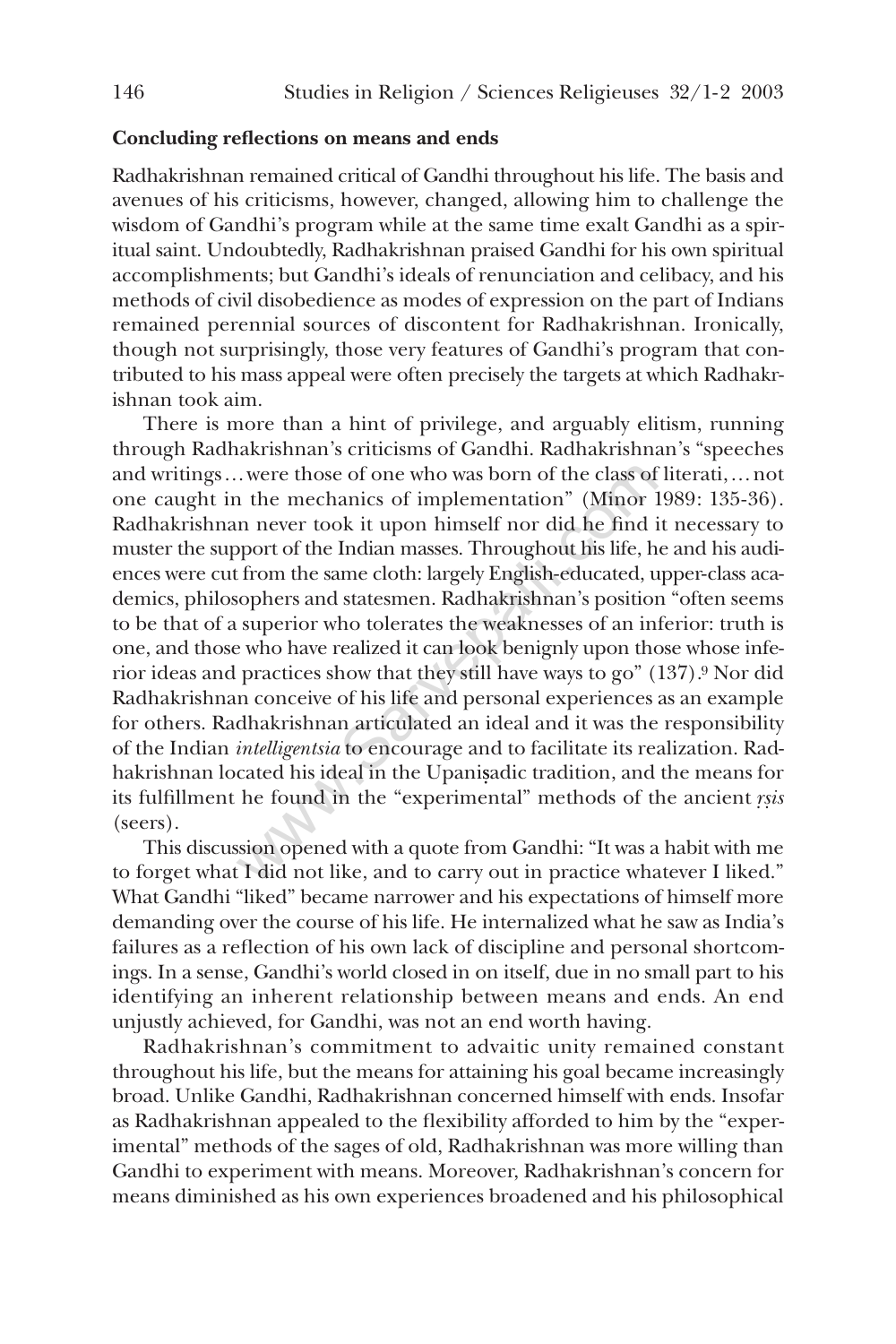proclivities matured. Within two decades what was initially undesirable to Radhakrishnan about Gandhi's program became a practical means for working toward a fellowship of the spirit. In 1915, Radhakrishnan criticized Gandhi solely on the basis of reason and logic. By the early 1920s, Radhakrishnan praised Gandhi for his personal accomplishments, seeing him as an ethical exemplar and "spiritual saint." At the same time, Radhakrishnan questioned the capacity of Indians to march in time with such a saint. Beginning in 1925, Radhakrishnan had come to realize the futility and divisive potential inherent in dogmatic stands on means. Indians had rallied behind Gandhi, and such unity, he believed, could make a positive contribution toward the further emergence of the Spirit in the world.

# **Notes**

- 1 As contained in the *Collected Works of Mahatma Gandhi* (90 volumes, 1958-84).
- 2 Radhakrishnan had first become acquainted with Tagore's work in 1912 and had prior to this time authored two articles, "The philosophy of Rabindranath Tagore I" in *The Quest* VIII, 3 (1917): 457-77, and "The philosophy of Rabindranath Tagore II" in*The Quest* VII, 4 (1917): 592-612, and a book,*The Philosophy of Rabindranth Tagore* (1918).
- 3 In his reply to the Reader's suggestion that active, physical (brute) force is at times the correct moral choice, Gandhi says: "I hope you will not consider that it is still physical force, though of a lower order, when you would forcibly prevent the child from rushing towards the fire if you could. That force is of a different order, and we have to understand what it is. Remember that, in preventing the child, you are minding entirely its own interest, you are exercising authority for its sole benefit." Referring to Gandhi's statement, Parel adds: "Here we find Gandhi attaching an important qualification to the meaning of non-violence. The physical restraining of a child rushing to self-destruction is a non-violent act in Gandhi's sense of non-violence, for the physical restraining here results in the well-being of the child; besides it is not motivated by self-interest" (1997: 86 and footnote 169). d in the *Collected Works of Mahatma Gandhi* (90 volumes, 195<br>nan had first become acquainted with Tagore's work in 1912<br>thored two articles, "The philosophy of Rabindranath Tagore II'<br>2-612, and a book, *The Philosophy o*
- 4 Radhakrishnan's reading of Gandhi's position on *ahimsa* and his desire to dislodge the inherent bond Gandhi saw between means and ends may reflect the lingering influence of B. G. Tilak. Tilak interpreted the *Bhagavad Gītā* in such a way as to justify the use of force in order to free India from the yoke of British rule. In 1915, the same year Radhakrishnan met Gandhi, Tilak had asked for and received a copy of an article Radhakrishnan had written on the *Gītā*. Tilak affirmed in his *Gītā Rahāsya* that his "own work on the subject was on the same lines as Radhakrishnan's approach." See Gopal, *Radhakrishnan*, 28. Radhakrisnan's admiration for Tilak was later given public expression in his December 1921 article "Tilak as scholar" in *The Indian Review* XXII: 737-39.
- 5 Radhakrishnan began a series of speaking engagements abroad which took him not only to Europe, but to the United States and Canada. Over the next two decades Radhakrishnan held various academic appointments including the Spalding Chair at Oxford and was Vice-Chancellor at Andhra University (1931-36) and at Banares Hindu University (1939- 48), as well as non-academic positions including his involvement with UNESCO (1946-51).
- 6 For an analysis of the role of education in Radhakrishnan's thought, see chapter 5 in Minor 1989: 57-73.
- 7 There is an assumption here that Radhakrishnan expressed his view in writing rather than in personal conversation. The source of his comment is a letter from Gandhi to Radhakrishnan in which Gandhi asks: "Why do you 'hate the whole idea of satyagraha by the representatives of the people'?" Letter dated 8/12/40 from Gandhi to Radhakrishnan in the *Collected Works of Mahatma Gandhi* (1940), 214. Radhakrishnan's reply, if any, is unavailable.